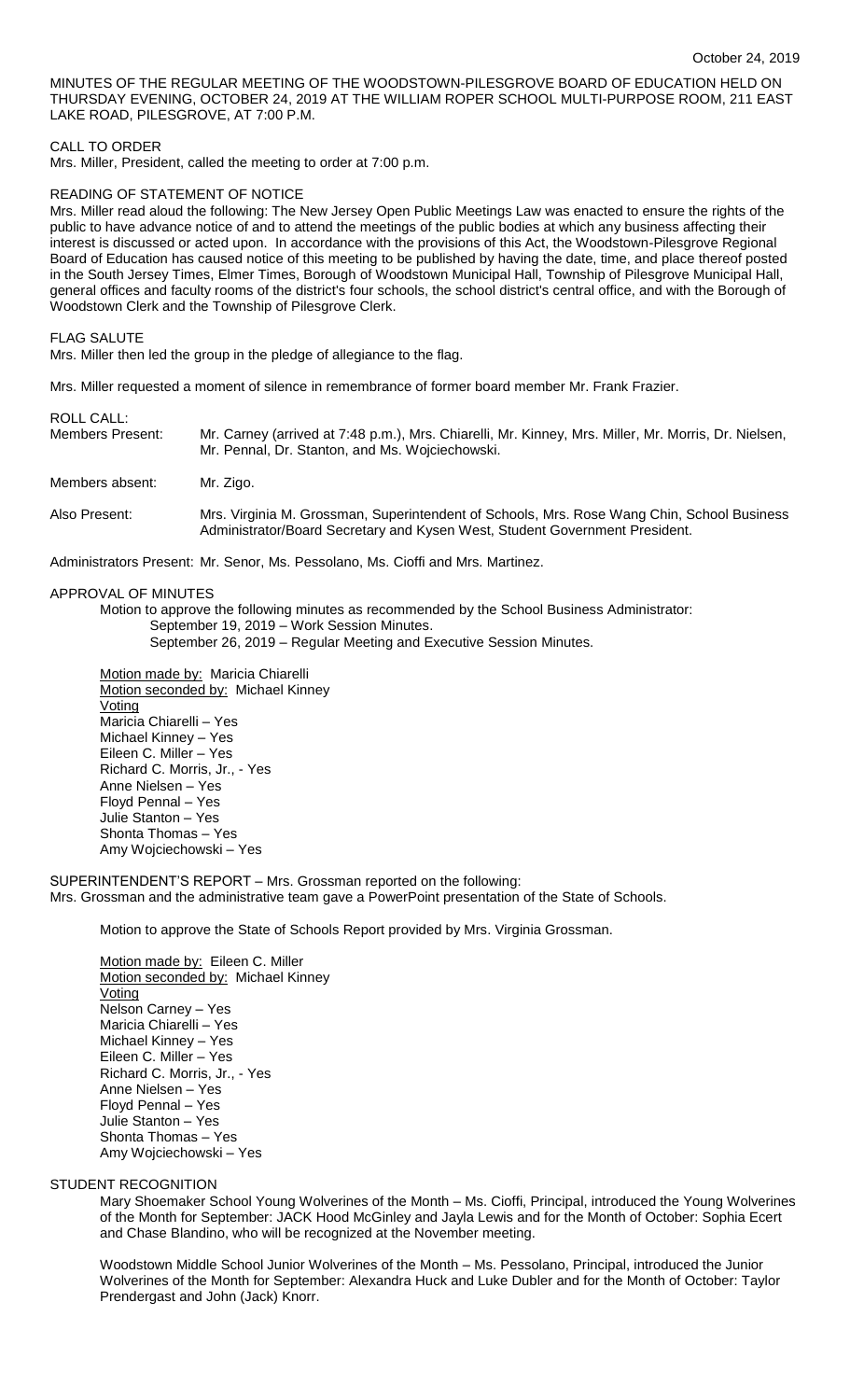Woodstown High School Wolverines of the Month – Mr. Senor, Principal, introduced and Wolverines of the Month for September: Lauren Gao and Samuel Clemente and for the Month of October: Andrea Sorbello and James Paranzino.

STUDENT REPRESENTATIVE - Student Government President, Kysen West thanked the Board for the opportunity to be present at the Board meetings and also updated the Board on Homecoming.

AUDIENCE PARTICIPATION (Agenda Items Only) – None.

#### INSTRUCTION/CURRICULUM

Motion to approve the following as recommended by the Superintendent:

Professional Development for the following staff members to attend the Special Education Law in New Jersey workshop on 10/28/2019 in Cherry Hill, NJ. Cost per employee not to exceed \$229 (includes registration and mileage) with funding provided through the Special Education account:

Michele Martinez Joan Hobbs Joseph Hogan Kelly Rosen Jennifer McBride

Field Experience for the following employees:

Joseph Hogan to complete doctoral research with the general education teachers in the Woodstown Middle School. All information gathered will not include the identity of the participants.

Ashley Seifert from Rowan University for a full year of Clinical Practice in Health and PE with Steve New (Mary Shoemaker School) and Kellilynn Clifford (Woodstown Middle School). Spring 2020: 1/21/20 to 3/6/20 - Woodstown Middle School (84 hours); 3/23/20 to 4/30/20 - Mary Shoemaker School (84 hours). Fall 2020: 9/1/20 to 10/23/20 - Mary Shoemaker School (280 hours); 10/26/20 to 12/17/20 -

Woodstown Middle School (280 hours).

Field Trip requests for the month of October 2019 as follows: (see page 541 through 542) High School MCV (McKinney-Vento)

Fundraising request for the month of October 2019 (see page 543 through 544)

Harassment, Intimidation and Bullying (HIB) report dated 9/6/19-10/17/19 and to provide notification letters as required to the parents/guardians advising that this information has been provided to the Board of Education.

Submission of the NJQSAC District Performance Review (DPR) file.

Motion made by: Maricia Chiarelli Motion seconded by: Michael Kinney **Voting** Nelson Carney – Yes Maricia Chiarelli – Yes Michael Kinney – Yes Eileen C. Miller – Yes Richard C. Morris, Jr., - Yes Anne Nielsen – Yes Floyd Pennal – Yes Julie Stanton – Yes Shonta Thomas – Yes Amy Wojciechowski – Yes

Motion to approve the following as recommended by the Superintendent (voting not applicable to sending district representatives):

Field Trip requests for the month of October 2019 as follows: (see page 545 through 547) Woodstown Middle School Mary Shoemaker William Roper School

Motion made by: Maricia Chiarelli Motion seconded by: Amy Wojciechowski **Voting** Nelson Carney – Yes Maricia Chiarelli – Yes Eileen C. Miller – Yes Anne Nielsen – Yes Floyd Pennal – Yes Julie Stanton – Yes Shonta Thomas – Yes Amy Wojciechowski – Yes

ADMINISTRATION/PERSONNEL

Motion to approve the following as recommended by the Superintendent: Resignations/Retirements as follows: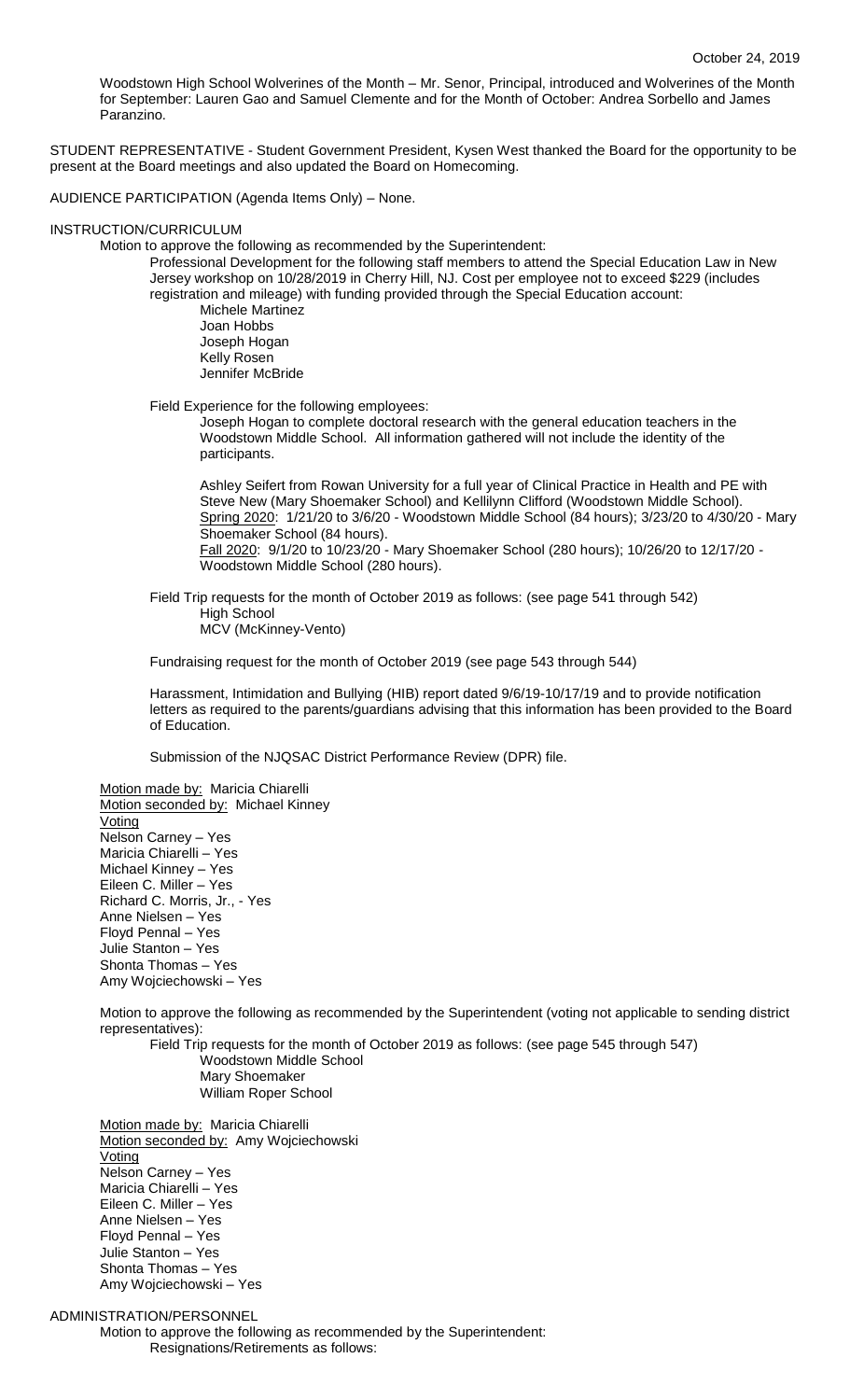Termination of Courtney Simmons as a Custodian retro-active to 10/2/2019. Resignation of Janie Coleman as adviser of the FEA Club for the 2019-2020 school year.

New staff as follows:

Melanie Campbell - Cafeteria Aide, effective 10/25/19, \$10.35 for per hour for 2.5 hours per day.

Sandra Smith - Full time Custodian, effective 10/28/19, Custodian Step 1 at \$27,444, prorated.

Linda Valentine - Long Term Substitute for Melissa Micheletti, effective 10/23/19 through 1/6/2020 at \$90/day.

Rebecca Schad - Full time Paraprofessional, effective 10/28/19, Step 1 at \$19,493, prorated. (Note: To be paid by Upper Pittsgrove and Alloway)

Staff changes as follows:

Deanna Miller to move from BA, Step 5 to BA+30, Step 5 effective 9/1/2019.

Salary adjustment for Kelly Rosen to MA, Step 1 pro-rated to 22.5 hours per week effective 9/1/2019.

Resolution of the Woodstown-Pilesgrove School District Board of Education requiring staff member #0202 to undergo a physical and/or psychological examination.

James Bracciante as a School Library Media Specialist at the Middle/High School for the 2019- 2020 School Year.

Extra Duty Appointments as follows:

Larry Hitchner as the Substitute Custodian/Grounds/Maintenance calling and assignment position per the WPRSSA sidebar agreement effective 10/28/19. Stipend \$2,072.00.

October 2019 Athletic list (see page 548)

October 2019 homebound instruction (see page 549)

Volunteers for the month of October 2019 as follows: (see page 550 through 552) Athletics volunteer list. High School volunteer list.

Multi-County McKinney-Vento Grant approval of staff list. (see page 553)

Motion made by: Nelson Carney Motion seconded by: Michael Kinney Voting Nelson Carney – Yes Maricia Chiarelli – Yes Michael Kinney – Yes Eileen C. Miller – Yes Richard C. Morris, Jr., - Yes Anne Nielsen – Yes Floyd Pennal – Yes Julie Stanton – Abstained from the High School Volunteer list only. Shonta Thomas – Yes Amy Wojciechowski – Yes

Motion to approve the following as recommended by the Superintendent (voting not applicable to sending district representatives):

Resignations/Retirements as follows:

Resignation of Kristin Schlichter, third grade teacher at the Mary Shoemaker School effective November 18, 2019.

New Staff as follows:

Add additional third grade Special Education Teacher at the Mary Shoemaker School. (Note: This is a new position)

Extra Duty Appointments and Rescissions for the month of October as follows: (see page 554 through 555)

William Roper School Middle School

Volunteers for the month of October as follows: (see page 556 through 565) Middle School Volunteer List. Mary Shoemaker Volunteer List. William Roper Volunteer List.

Motion made by: Nelson Carney Motion seconded by: Anne Nielsen Voting Nelson Carney – Yes Maricia Chiarelli – Abstained from Volunteers for Mary Shoemaker and William Roper only. Eileen C. Miller – Yes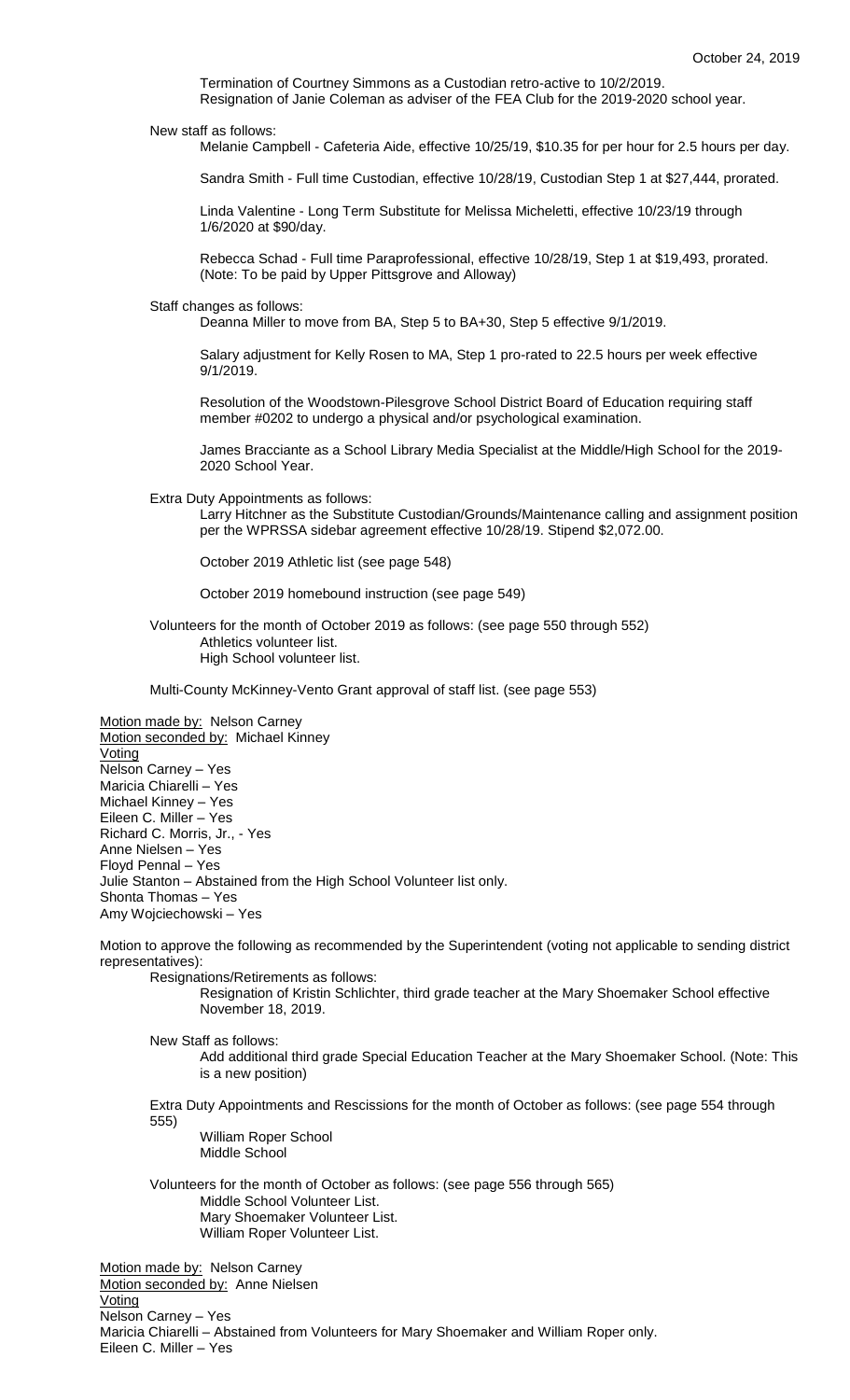Anne Nielsen – Yes Floyd Pennal – Yes Julie Stanton – Abstained from Volunteers for the Middle School only. Shonta Thomas – Yes Amy Wojciechowski – Abstained from Volunteers for the Mary Shoemaker School only.

# OPERATIONS/FINANCE

Motion to approve the following financial reports as recommended by the School Business Administrator: (see Board Minutes Financial Back-up Binder for details).

\_\_\_\_\_\_\_\_\_\_\_\_\_\_\_\_\_\_\_\_\_\_\_\_\_\_\_\_\_ \_\_\_\_\_\_\_\_\_\_\_\_\_\_\_\_\_\_\_\_\_\_\_\_

Pursuant to N.J.A.C. 6A:23A-16.10 (c)3, I certify that as of August 31, 2019, no budgetary line item account has obligations and payments (contractual orders) which in total exceed the amount appropriated by the Woodstown-Pilesgrove Regional Board of Education pursuant to N.J.S.A. 18A:22-8.1 and N.J.S.A. 18A:22-8.2 and no budgetary line item account has been over-expended in violation of N.J.A.C. 6:23- 16.10 (a)1.

Board Secretary **Date Date Date** 

The August 31, 2019, preliminary final Report of the Treasurer of School Funds for the 2019-2020 school year is in agreement with the August 31, 2019, preliminary Report of the Board Secretary, pending audit.

The revised June 30, 2019, final Report of the Treasurer of School Funds for the 2018-2019 school year.

Pursuant to N.J.A.C. 6A:23A-16.10(c)4, that the Woodstown-Pilesgrove Regional Board of Education certifies that as of August 31, 2019, and after review of the Secretary's Monthly Financial Report and the Treasurer's Monthly Financial Report and upon consultation with the appropriate district officials, to the best of the Board's knowledge, no major account or fund has been over-expended in violation of N.J.A.C. 6A:23A-16.10(a)1 and that sufficient funds are available to meet the district's financial obligations for the remainder of the fiscal year.

EFT's for September 2019, additional hand check payments for September 2019, and payment list for the month of October 2019.

Transfer of funds as previously approved by the Superintendent pursuant to 18A:22-8.1 for the month of August 2019.

Additional financial reports as follows:

Student Activities and Athletics for the month of September 2019. Scholarships for the month of September 2019. Odyssey of the Mind for the month of September 2019. Cafeteria Report for the month of September 2019. Woodstown Community School for the month of September 2019.

Motion made by: Michael Kinney Motion seconded by: Amy Wojciechowski Voting Nelson Carney – Yes Maricia Chiarelli – Yes Michael Kinney – Yes Eileen C. Miller – Yes Richard C. Morris, Jr., - Yes Anne Nielsen – Yes Floyd Pennal – Yes Julie Stanton – Yes Shonta Thomas – Yes Amy Wojciechowski – Yes

Motion to approve the following as recommended by the School Business Administrator:

Amendment to the 2020 Perkins grant to reflect updates to the equipment and supplies lines.

Authorize Mr. Joe Biluck of Gramin Consulting to conduct a major amendment to the district's Long Range Facility Plan (LRFP) and to electronically submit all required documents at no additional cost to the district.

Contract with Key Business Solutions (KBS), dealer for FP Mailing Solutions, for the rental of a postage machine (Post Base Vision A5 Digital Postage System) for the district. Financing is through Great America Financial Services Corporation in the amount of \$94.00 per month for 63 months, effective November 2019.

Salem County Vocational Technical School Host Site Partnership Agreement in the amount of \$524,914.75 for the 2019-2020 school year.

Contract with Gloucester County Special Services for the attendance of the following students at a tuition cost of \$39,510.00 per student, plus a non-resident fee of \$3,000.00 per student, plus a 1:1 aide in the amount of \$41,580 as indicated for the 2019-2020 school year: NJSmart #1709115870

NJSmart #8692232997, plus a 1:1 aide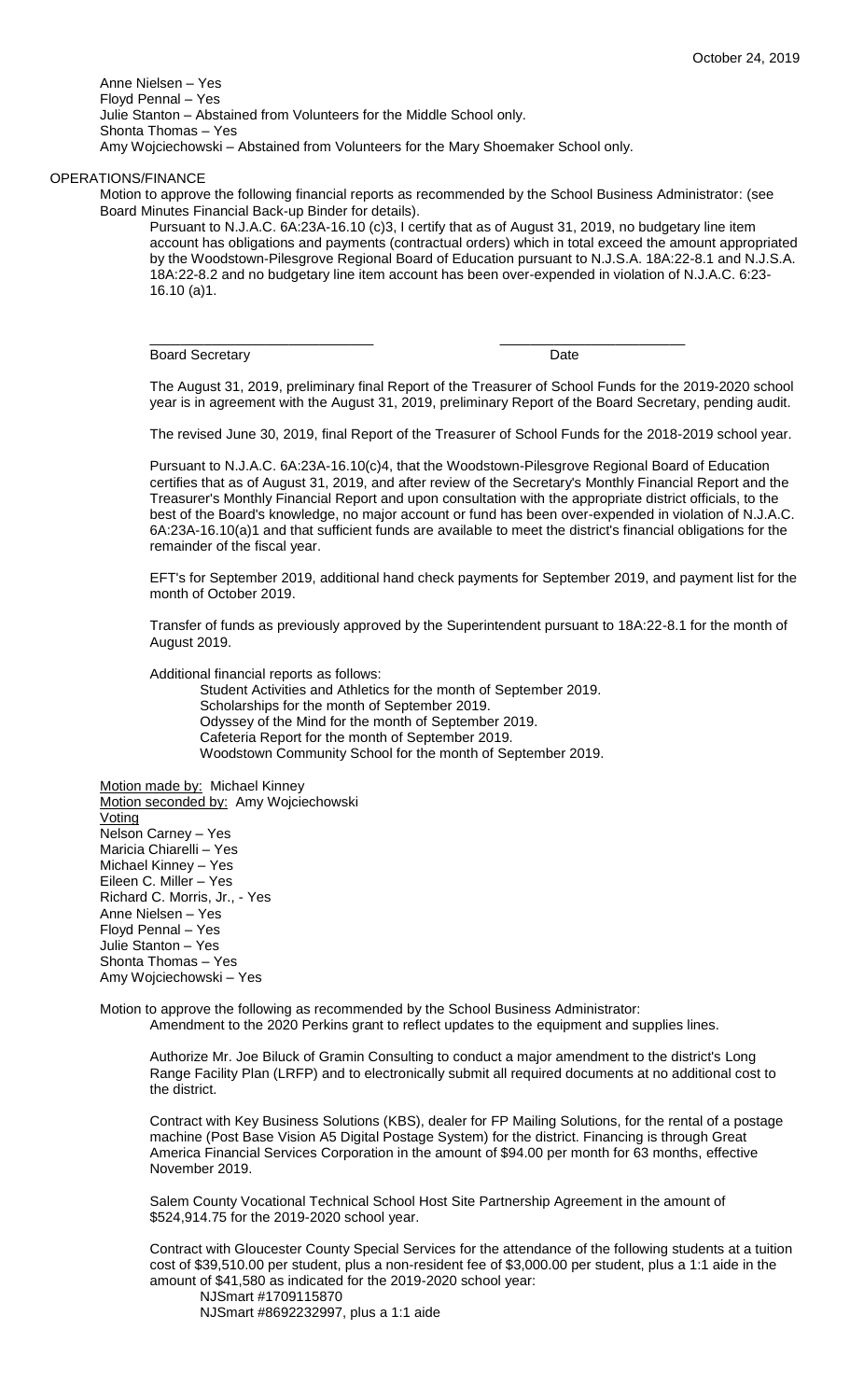Contract with Salem County Special Services for the attendance of the following students at a tuition cost of \$43,000.00 per student, plus a 1:1 aide in the amount of \$38,438.00 as indicated for the 2019-2020 school year:

NJSmart #1083720456 NJSmart #7182903077 plus a 1:1 aide

Contract with YALE School Inc., for the attendance of student NJSmart #8356017265 at a tuition cost of \$56,061.00 for the 2019-2020 school year.

Contract with the State of New Jersey Department of Children and Families Office of Education for tuition reimbursement to Woodstown for student NJSmart #5641229365 in the amount of \$19,739.00 (Woodstown's 9-12 tuition plus resource room cost).

Write-off uncollectible lunch debt for students no longer in the district in the amount of \$1,217.50 as per auditor approval.

Contract with A & P Tutoring, LLC dba Club Z In-Home Tutoring Service to provide services through the McKinney-Vento grant. There is no cost to the district.

American Red Cross Facility Use Agreement for potential temporary emergency, disaster-related activities.

Use of Facilities Requests for the month of October 2019. (see page 566)

Contract with Gloucester County Special Services School District for the 2019-2020 school year as follows:

Y1494 at \$467.76 total per diem route cost, plus a 7% administrative cost for student NJSmart #7402363052. (Note: This route contains students from other districts and therefore the cost per diem will be pro-rated accordingly by Gloucester County Special Services School District.)

Y1526 at \$158.20 total per diem route cost for one bus, plus a 7% administrative cost for multiple students for a total of 30 days. (Note: This route is paid for by the McKinney-Vento Grant.)

Joint transportation agreement with PennsGrove-Carneys Point Regional School District for route PL1617 for students NJSmart #3025993161 and #5528401090 in the amount of \$31,057.20 for the 2019-2020 school year.

Joint transportation agreement with Alloway Township Board of Education to transport high/middle school students to and from school at a total cost of \$4,000.00 for routes HS1 at \$1,000.00, HS2 at \$1,000.00 and HS3 at \$2,000.00 for the 2019-2020 school year.

Motion made by: Michael Kinney Motion seconded by: Maricia Chiarelli **Voting** Nelson Carney – Yes Maricia Chiarelli – Yes Michael Kinney – Yes Eileen C. Miller – Yes Richard C. Morris, Jr., - Abstained from the joint transportation agreement with Alloway only. Anne Nielsen – Yes Floyd Pennal – Yes Julie Stanton – Yes Shonta Thomas – Yes Amy Wojciechowski – Yes

Motion to approve the following as recommended by the School Business Administrator (voting not applicable to sending district representatives):

Contract with Gloucester County Special Services for the attendance of the following students at a tuition cost of \$39,510.00 per student, plus a non-resident fee of \$3,000.00 per student, plus a 1:1 aide in the amount of \$41,580 as indicated for the 2019-2020 school year:

NJSmart #2106346771 NJSmart #5508166782, plus a 1:1 aide NJSmart #2597878993

Contract with Salem County Special Services for the attendance of the following students at a tuition cost of \$43,000.00 per student, plus a 1:1 aide in the amount of \$38,438.00 as indicated for the 2019-2020 school year: (attachments)

NJSmart #2384482013 in the amount of \$39,633.00

NJSmart #1416288941 in the amount of \$43,000.00 plus a 1:1 aide in the amount of \$38,438.00 NJSmart #8669004539 in the amount of \$43,000.00

NJSmart #7402363052 in the amount of \$51,886.00, prorated to \$49,292.00 due to start date of 9/18/19.

Contract with YALE School Inc., for the attendance of student NJSmart #6670522415 at a tuition cost of \$46,670.40 for the 2019-2020 school year.

Contract with Pilot School of Wilmington, Delaware, for the attendance of student NJSmart #3856396553 at a tuition cost of \$32,900.00, prorated to \$3,290.00 due to withdrawal from school effective 9/30/19.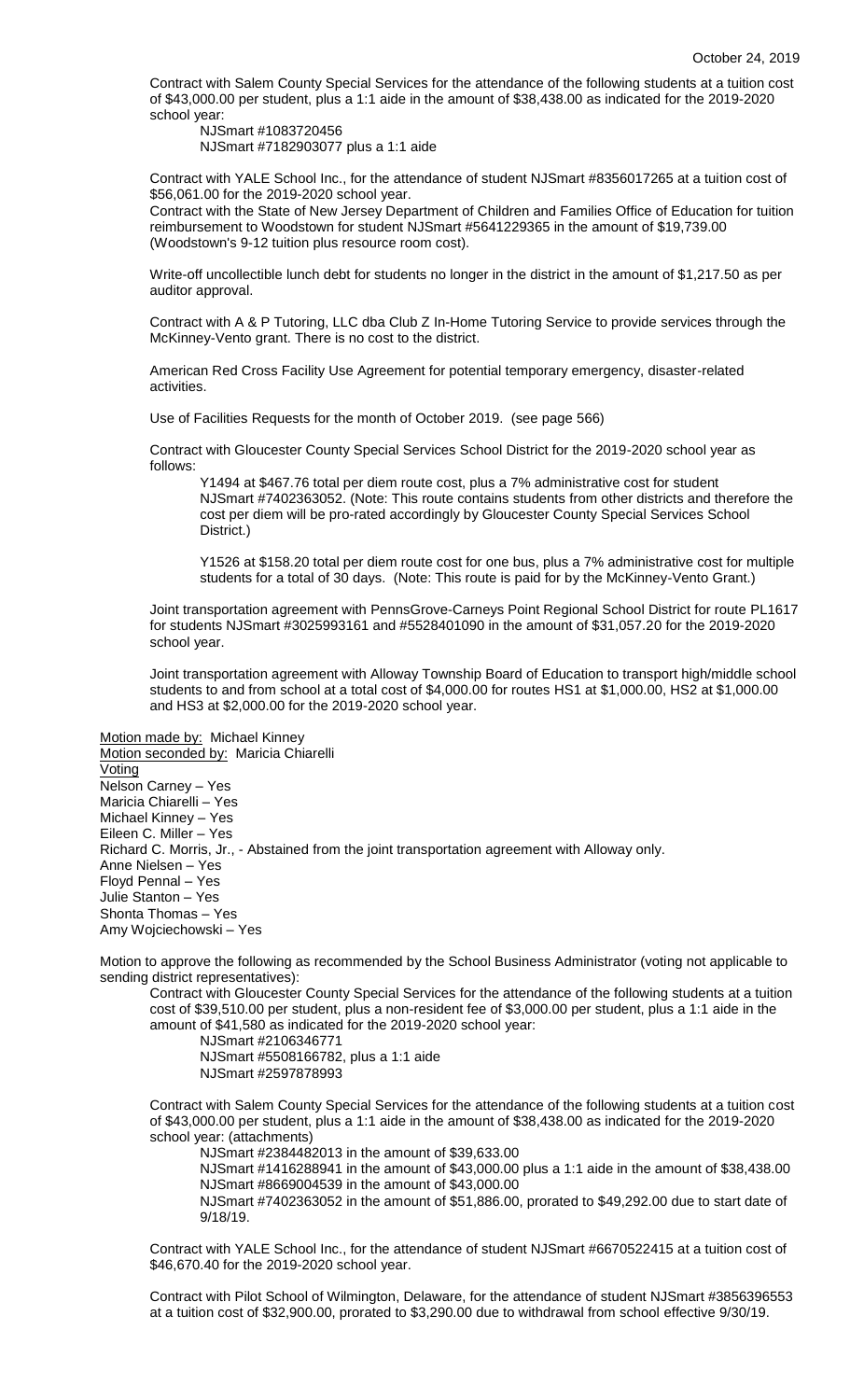Contract with Salem County for the 2020-2024 Salem County Commodity Resale Agreement for Motor Fuels.

Accept the following donations:

Woodstown-Pilesgrove PTO to the William Roper School in the amount of \$650.00 for playground equipment.

Woodstown-Pilesgrove PTO to the Mary Shoemaker School Stars in the amount of \$2,465.00. (No purpose stated) Woodstown-Pilesgrove PTO to the Mary Shoemaker School Stars in the amount of \$500.00 for playground equipment.

Maricia Chiarelli to the Mary Shoemaker School Stars in the amount of \$100.00 for Mrs. Clendining's 4th grade class.

Motion made by: Michael Kinney

Motion seconded by: Amy Wojciechowski **Voting** Nelson Carney – Yes Maricia Chiarelli – Abstained from her donation to the Mary Shoemaker School Stars only. Eileen C. Miller – Yes Anne Nielsen – Yes Floyd Pennal – Yes Julie Stanton – Yes Shonta Thomas – Yes Amy Wojciechowski – Yes

#### POLICY

Motion to approve for a second reading and adoption of the following policies and regulations: Alert 218

| Policy 1642     | Earned Sick Leave Law (M) (New)                                                        |
|-----------------|----------------------------------------------------------------------------------------|
| Regulation 1642 | Earned Sick Leave Law (M) (New)                                                        |
| Policy 3159     | Teaching Staff Member/School District Reporting Responsibilities (M) (Revised)         |
| Policy 3218     | Use, Possession, or Distribution of Substances (M) (Revised)                           |
| Regulation 3218 | Use, Possession, or Distribution of Substances (M) (Revised)                           |
| Policy 4218     | Use, Possession, or Distribution of Substances (M) (Revised)                           |
| Regulation 4218 | Use, Possession, or Distribution of Substances (M) (Revised)                           |
| Policy 4219     | Commercial Driver's License Controlled Substance and Alcohol Use Testing (M) (Revised) |
| Policy 5517     | School District Issued Student Identification Cards (Revised)                          |
| Policy 6112     | Reimbursement of Federal and Other Grant Expenditures (M) (Revised)                    |
| Policy 5830     | Student Fundraising (Revised)                                                          |
| Regulation 5830 | Student Fundraising (New)                                                              |
| Regulation 6112 | Reimbursement of Federal and Other Grant Expenditures (M) (Revised)                    |
| Policy 7440     | School District Security (M) (Revised)                                                 |
| Regulation 7440 | School District Security (M) (Revised)                                                 |
| Policy 8600     | Student Transportation (M) (Revised)                                                   |
| Regulation 8600 | Student Transportation (Revised)                                                       |
| Policy 8630     | Bus Driver/Bus Aide Responsibility (M) (Revised)                                       |
| Regulation 8630 | Emergency School Bus Procedures (M) (Revised)                                          |
| Policy 8670     | Transportation of Special Needs Students (M) (Revised)                                 |
| Policy 9210     | Parent Organizations (Revised)                                                         |
| Policy 9400     | Media Relations (Revised)                                                              |
| Policy 9191     | Booster Clubs (New)                                                                    |
|                 |                                                                                        |

Motion made by: Floyd Pennal Motion seconded by: Maricia Chiarelli **Voting** Nelson Carney – Yes Maricia Chiarelli – Yes Michael Kinney – Yes Eileen C. Miller – Yes Richard C. Morris, Jr., - Yes Anne Nielsen – Yes Floyd Pennal – Yes Julie Stanton – Yes Shonta Thomas – Yes Amy Wojciechowski – Yes

OLD BUSINESS – Mrs. Grossman stated that the Attendance Policy will be discussed at a subsequent Board meeting.

#### NEW BUSINESS

Motion to approve the proposed advertised Long Term Substitute Rates. (see page 567)

Motion made by: Amy Wojciechowski Motion seconded by: Michael Kinney Voting Nelson Carney – Yes Maricia Chiarelli – Yes Michael Kinney – Yes Eileen C. Miller – Yes Richard C. Morris, Jr., - Yes Anne Nielsen – Yes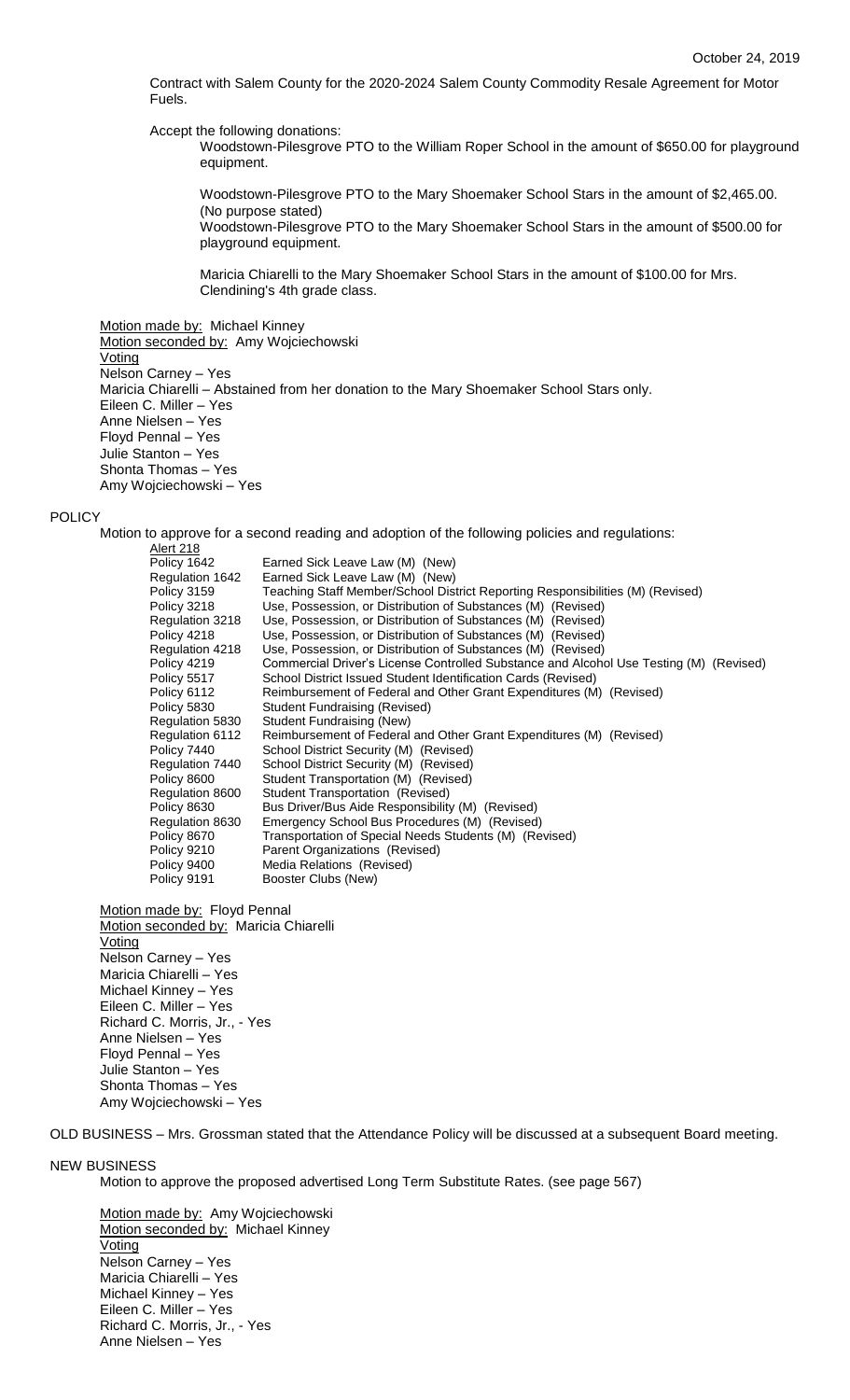Floyd Pennal – Yes Julie Stanton – Yes Shonta Thomas – Yes Amy Wojciechowski – Yes

# REPORTS

School Business Administrator – Mrs. Chin reported on the following:

- Budget Calendar Mrs. Chin shared the budget calendar and discussed the elegance of the three (3) budget years. November is the start of our 20/21 budget process; we are living in the 19/20 budget; and our auditors are on premises performing the 18/19 audit
- Cafeteria September Performance
	- Loss September 2019 (-\$3700) vs. Loss September 2018 (-\$5500); loss is expected
		- *September is always weak due to 6 weeks of billing, ramp up costs in general, and only 18 serving days; new lunch boxes; families are ambitious with packing lunches at beginning of year*
		- Efficiencies resulting in better September performance compared to a year ago include:
			- Meal counts and participation are up vs. year ago
			- Salary expense is lower
			- A la carte per student is highest since NutriServe took over
- Postage Machine -- renewed 5-year lease and saved about one third of cost for our District
- Resale Agreement for Motor Fuels -- District gets our fuel through this Agreement for our vehicles, lawnmowers, gators and tractor; Agreement pricing optimized via a bidding process; as a result, District does not pay a road tax at gas stations; District has been doing this for at least 20 year

Administrators monthly reports for October 2019.

# BOARD REPORTS

President -- Mrs. Miller had nothing to report.

#### Sending Districts

Upper Pittsgrove Township -- Mr. Michael Kinney reported on the following:

 5.9 MM referendum in December to replace roof, parking lots, HVAC, 3 bathrooms and security system.

Alloway Township -- Mr. Richard Morris reported on the following:

Search for Interim Superintendent has commenced.

# Liaison Reports

NJSBA Delegate Report – Mrs. Miller reported on the following:

- Attended NJSBA with Mrs. Grossman and Mrs. Chin; 9K attendees; Mrs. Miller attended presentations focused on Board relationships, governance, and social emotional learning
- Update on Path to Progress (meeting with Sweeney)
	- o 2 proposals:
		- Regionalization -- eliminate all non K-12 districts; force all districts to be K-12
			- Consolidation -- form county school district; move to an appointed Superintendent and Board; Salem and Sussex Counties are proposed to be
			- pilots
		- o Feasibility Study was discussed

Mrs. Wojciechowski left the meeting at 9:30PM

- o Mr. Morris proposed that handouts from Sweeney meeting be shared with BOE in Exec for comments
- Dr. Stanton summarized brochure for BOE

SACC Report – No BOE member has been selected to report on SACC at this time.

AG Report – Dr. Stanton reported that at the last Ag meeting, Deanna Miller gave a report on the FFA program and upcoming fundraisers; strategic plan in progress.

PTO Report – Mr. Zigo was not in attendance.

School Foundation Report – Mrs. Chiarelli gave an update on the Turkey Trot.

CARE Report – Mr. Pennal had nothing to report.

Marlton Recreational Field Report – Mr. Zigo was not in attendance.

Pilesgrove Township Report – Dr. Nielsen reported on the following:

Update on the solar farm project.

Woodstown Borough Report – Ms. Wojciechowski was not in attendance.

AUDIENCE PARTICIPATION – Non-agenda Items. – None.